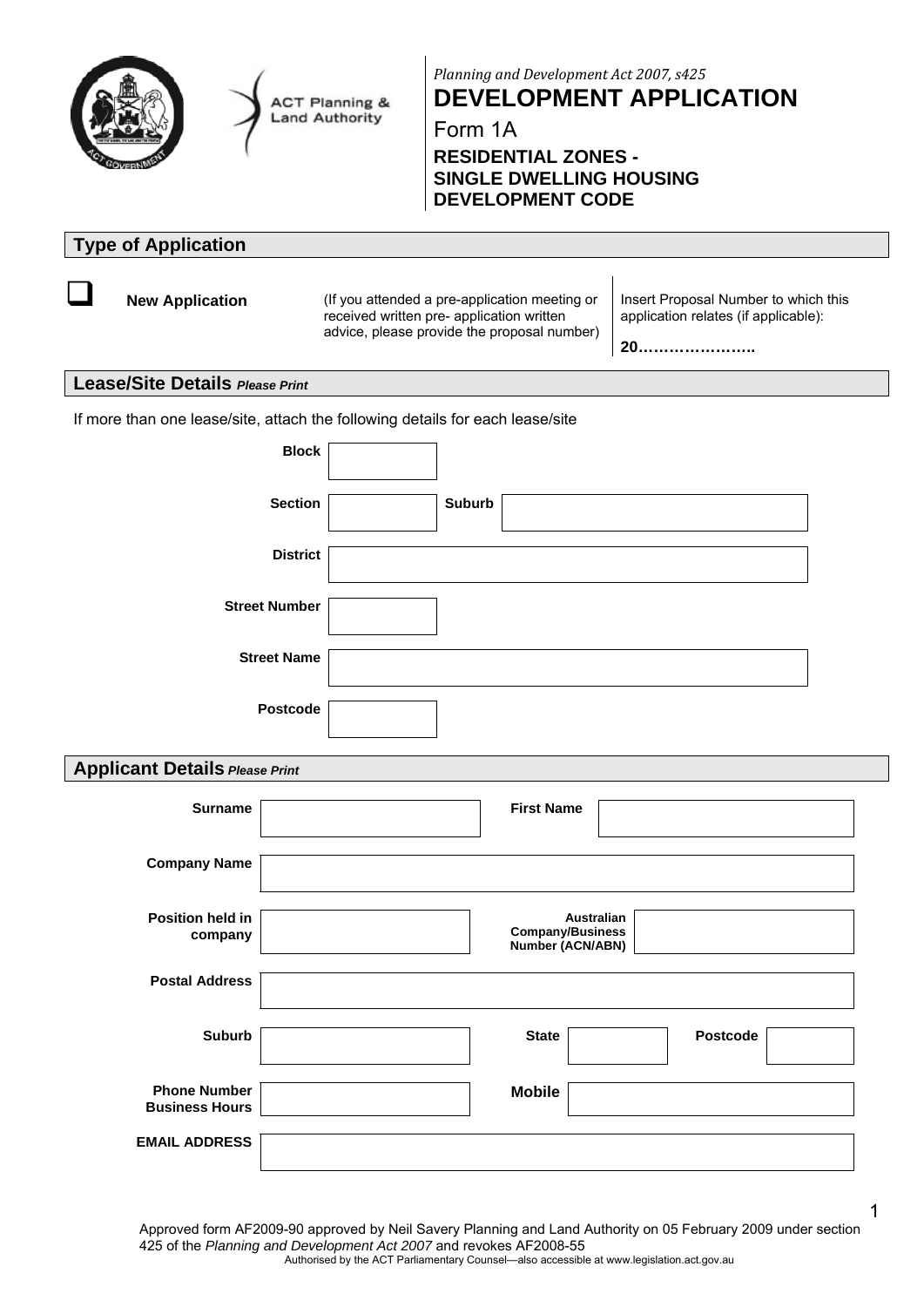**Lessee (Property Owners) Details** *Please Print*

#### **1st Lessee's Details (or Government Land Custodian)**

| <b>Surname</b>                                                                                      | <b>First Name</b>                                                |
|-----------------------------------------------------------------------------------------------------|------------------------------------------------------------------|
| <b>Company Name</b>                                                                                 |                                                                  |
| Position held in<br>company                                                                         | Australian<br><b>Company/Business</b><br>Number (ACN/ABN)        |
| <b>Postal Address</b>                                                                               |                                                                  |
| <b>Suburb</b>                                                                                       | <b>Postcode</b><br><b>State</b>                                  |
| <b>Phone Number</b><br><b>Business Hours</b>                                                        | <b>Mobile</b>                                                    |
|                                                                                                     |                                                                  |
| <b>EMAIL ADDRESS</b>                                                                                |                                                                  |
|                                                                                                     |                                                                  |
| <b>Surname</b>                                                                                      | <b>First Name</b>                                                |
| <b>Company Name</b>                                                                                 |                                                                  |
| Position held in<br>company                                                                         | <b>Australian</b><br><b>Company/Business</b><br>Number (ACN/ABN) |
| <b>Postal Address</b>                                                                               |                                                                  |
| <b>Suburb</b>                                                                                       | <b>Postcode</b><br><b>State</b>                                  |
| 2nd Lessee's Details (or Government Land Custodian)<br><b>Phone Number</b><br><b>Business Hours</b> | <b>Mobile</b>                                                    |

*All lessees must sign authorising the lodgement of this development application. In doing so the lessee gives authority to the applicant to negotiate any dealings in relation to the application through to its determination. If there are more than two lessees please ensure that the details and authorisation are attached to the application.* 

## **Notice of Decision and Plans**

**Unless otherwise specified your notice of decision and/or plans will be returned via email** 

- 
- **EMAIL POST TO ME HOLD FOR COLLECTION**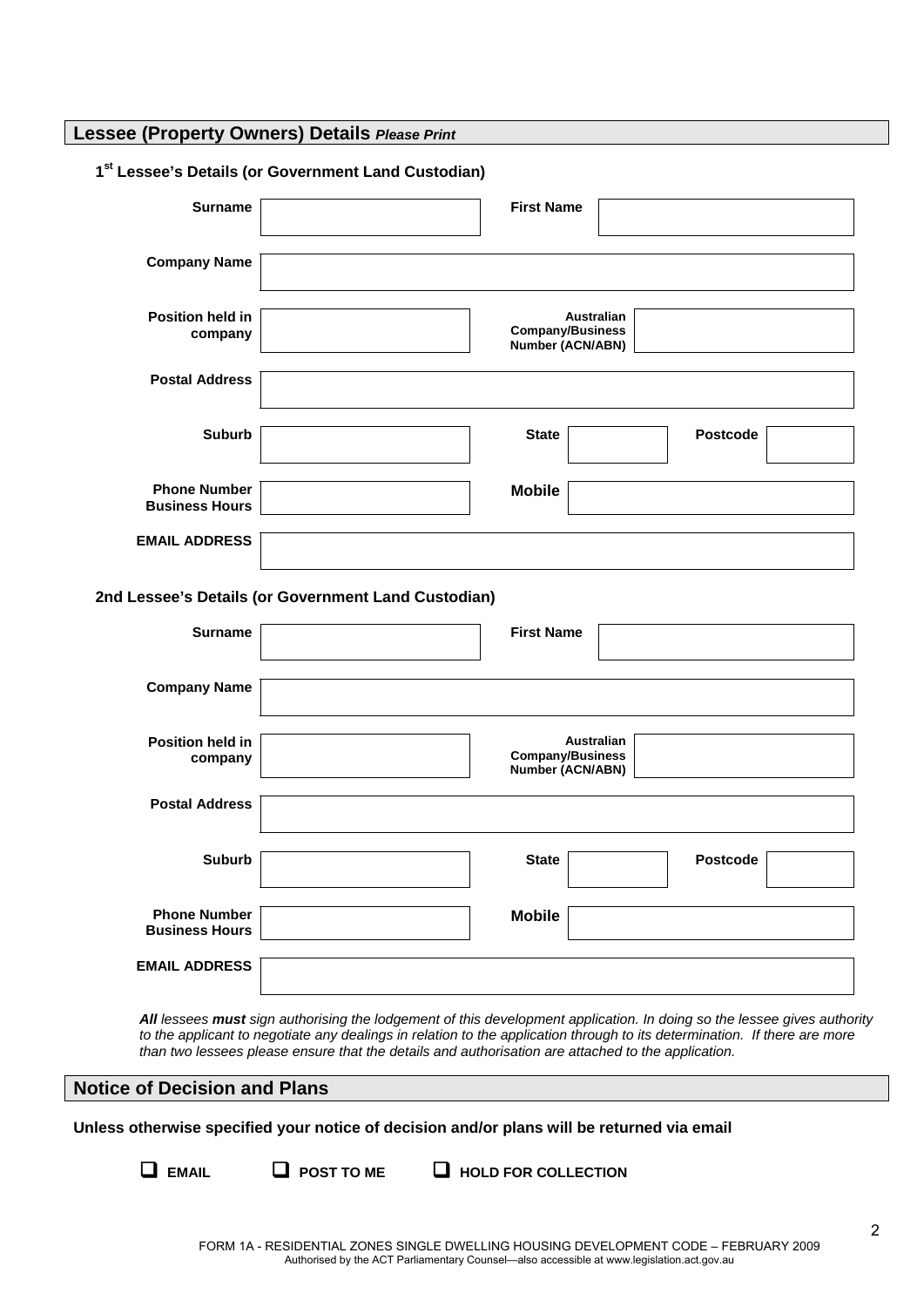## **Fully Describe Your Proposal**

**EXAMPLES: 1.** Demolition of one detached house and the erection of a new two storey residence with attached/detached garage and swimming pool **2.** Addition of bedroom and ensuite to rear of existing residence

**Use of the Land** 

Describe the proposed use of the land or the proposed use of a building or structure on the land. **Example:** Residential purposes for a single dwelling

**Is the Use consistent with the current Crown lease?**  $\Box$  **YES**  $\Box$  **NO** 

## **Assessment Track, Zone, Development/Precinct Code**

**Please indicate which assessment track applies to this development application** 

## **CODE MERIT**

**NOTE:** The Planning and Land Authority may **refuse** to accept a development application made in an incorrect assessment track. If the Planning and Land Authority assesses an application made in the incorrect assessment track it **must refuse** the application (S.114 (3))

**Please specify which Zone applies to this application:** 

**Please specify which development/precinct code/s applies to this application:** 

## **Type of Development**

Please indicate which type of development applies to this development application

- 
- **Single Dwelling New Residence** 
	- **Additions and Alterations**
	- **Demolition/rebuild**
	- **Outbuildings** (carports, garages, pergolas etc)
	- **Other** *(please specify)*\_\_\_\_\_\_\_\_\_\_\_\_\_\_\_\_\_\_\_\_\_\_\_\_\_\_\_\_\_\_\_\_\_\_\_\_\_\_
- **Home Business Additions and alterations associated with application for home business application** (NOTE: Home Business form also to be completed and lodged with this application**)**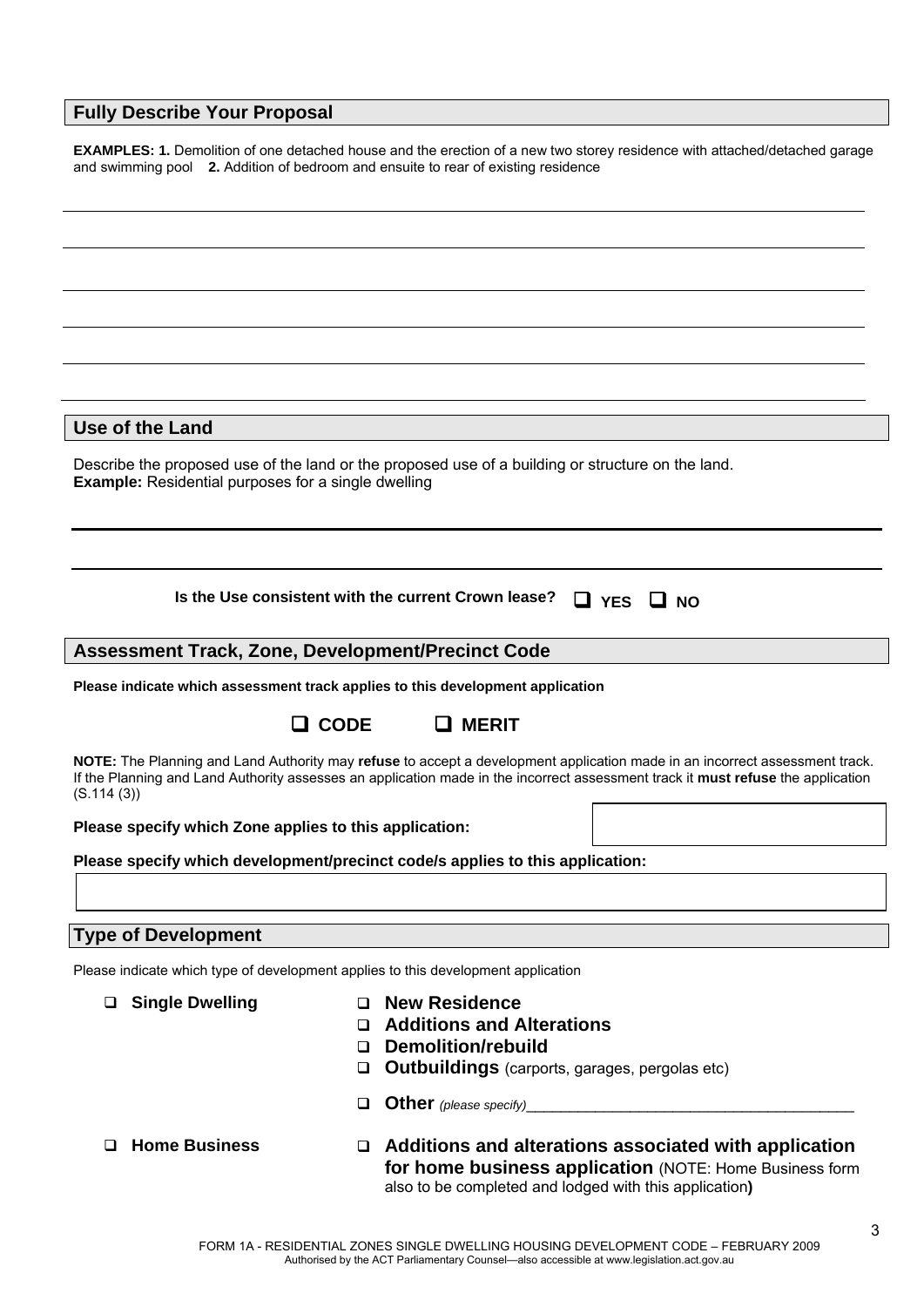## **Gross Floor Area and Cost of Works**

#### **Gross Floor Area Calculation**

| A - Gross Floor Area (existing)                                                                               |    | m <sup>2</sup> |
|---------------------------------------------------------------------------------------------------------------|----|----------------|
| B - Gross Floor Area to be demolished                                                                         |    | m <sup>2</sup> |
| C - Gross Floor Area to be added                                                                              |    | m <sup>2</sup> |
| D - Total Gross Floor Area of development (A-B+C)                                                             |    | m <sup>2</sup> |
| <b>Other Area Calculation</b> (not already included in the areas provided above)                              |    |                |
| E - Area of other BCA Class 10 structures (e.g. metal garage,<br>metal carport, pergola, deck, verandah, etc) |    | m <sup>2</sup> |
| <b>Cost of Associated Works</b>                                                                               |    |                |
| H - Cost of all associated works such as landscaping                                                          | S. |                |
| 1 - Cost of all public works and/or off site works                                                            |    |                |

**The areas provided are used to calculate the estimated cost of the development in accordance with the Building (Cost of Building Work) Declaration 2006.** 

*The Building (Cost of Building Work) Declaration 2006 can be located on the Authority website – www.actpla.act.gov.au*

## **Entity and/or Referral Requirements**

The Territory Plan requires you to consider the following items in relation to Entity requirements when preparing your development application. If an item is relevant to your proposal you must:

**CODE TRACK APPLICATIONS** • Seek entity endorsement of your proposal prior to lodgement of your development application and submit this with your development application

- **MERIT TRACK APPLICATIONS**  Seek entity endorsement of your proposal prior to lodgement of your development application and submit this with your development application **OR**
	- Provide documentation with your application that demonstrates your proposal addresses entity requirements so it can be referred to the relevant entity by the Authority

| <b>DEMOLITION</b>                                                                     | <b>RELEVANT</b><br><b>Entity Endorsement provided</b><br>Required documentation provided for referral to Entity                                                                                                                                                                                                                                                                                                                                                  | <b>NOT RELEVANT</b> |
|---------------------------------------------------------------------------------------|------------------------------------------------------------------------------------------------------------------------------------------------------------------------------------------------------------------------------------------------------------------------------------------------------------------------------------------------------------------------------------------------------------------------------------------------------------------|---------------------|
| <b>HERITAGE</b>                                                                       | $\mathbf{L}$<br><b>RELEVANT</b><br><b>Entity Endorsement provided</b><br>Required documentation provided for referral to Entity                                                                                                                                                                                                                                                                                                                                  | <b>NOT RELEVANT</b> |
| <b>TREES</b><br>'Protected tree' is defined<br>under the Tree Protection<br>Act 2005. | $\mathbf{L}$<br><b>RELEVANT</b><br><b>Entity Endorsement provided</b><br>Required documentation provided for referral to Entity<br>In accordance with section 148 of the Planning and Development Act 2007, where the<br>development proposal requires groundwork within the tree protection zone of a protected tree,<br>or is likely to cause damage to or removal of, any protected trees, the application is to be<br>accompanied by a Tree Management Plan. | <b>NOT RELEVANT</b> |
| <b>WASTE</b><br><b>MANAGEMENT</b>                                                     | <b>RELEVANT</b><br><b>Entity Endorsement provided</b><br>Required documentation provided for referral to Entity<br>NOTE: Only relevant for single dwelling housing where the development will<br>generate a total of 20 cubic metres or greater of demolition and/or excavation<br>waste.                                                                                                                                                                        | <b>NOT RELEVANT</b> |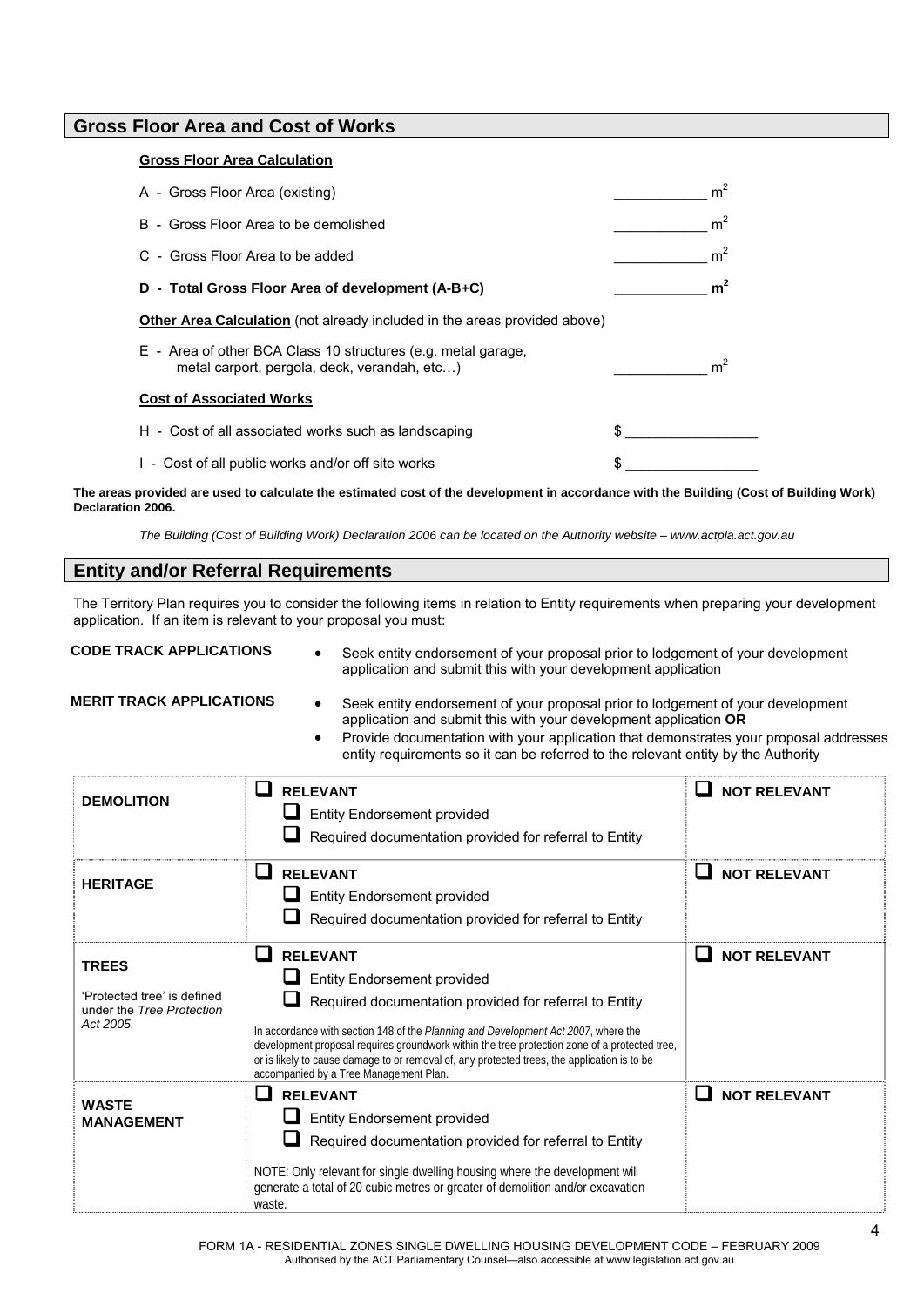| <b>EROSION &amp; SEDIMENT</b><br><b>CONTROL</b><br>For sites less than 0.3 of<br>a hectare    | <b>RELEVANT</b><br><b>Entity Endorsement provided</b><br>Required documentation provided for referral to Entity<br>NOTE: All new dwellings (including in established areas) require a plan that<br>provides details of the sediment and erosion control measures including: sediment<br>control barrier, designated cutting area and wash area, stockpiles and stabilised<br>access point.<br>For works such as class 10 structures, additions and alterations, and backyard<br>swimming pools - a note on the plan that "the development will comply with the<br>ACT Environment Protection Authority, Environment Protection Guidelines<br>for Construction and Land Development in the ACT, August 2007" is required.<br>In circumstances where there is a reasonable risk that soil from the required earth<br>works in the front of the block will impact on the stormwater system because the<br>block slopes towards the street a separate Erosion & Sediment Control Plan will be<br>required. | <b>NOT RELEVANT</b> |
|-----------------------------------------------------------------------------------------------|--------------------------------------------------------------------------------------------------------------------------------------------------------------------------------------------------------------------------------------------------------------------------------------------------------------------------------------------------------------------------------------------------------------------------------------------------------------------------------------------------------------------------------------------------------------------------------------------------------------------------------------------------------------------------------------------------------------------------------------------------------------------------------------------------------------------------------------------------------------------------------------------------------------------------------------------------------------------------------------------------------|---------------------|
| <b>EROSION &amp; SEDIMENT</b><br><b>CONTROL</b><br>For sites greater than<br>0.3 of a hectare | $\mathbf{L}$<br><b>RELEVANT</b><br><b>Entity Endorsement provided</b><br>Required documentation provided for referral to Entity                                                                                                                                                                                                                                                                                                                                                                                                                                                                                                                                                                                                                                                                                                                                                                                                                                                                        | <b>NOT RELEVANT</b> |

## **Information Requirements for Development Applications (Non Referral Matters)**

The Territory Plan also requires you to consider the following items when preparing your development application. If an item is relevant to your proposal you must provide documentation that demonstrates how your proposal complies with the requirements of the Territory Plan.

| <b>SUBDIVISION</b><br>(Residential Zones)     | <b>RELEVANT</b><br>Required documentation provided                                                                                 | <b>NOT RELEVANT</b> |
|-----------------------------------------------|------------------------------------------------------------------------------------------------------------------------------------|---------------------|
| <b>WATER SENSITIVE</b><br><b>URBAN DESIGN</b> | <b>RFI FVANT</b><br>$\Box$ Required documentation provided                                                                         | <b>NOT RELEVANT</b> |
|                                               | NOTE: Relevant for all new single dwellings & for additions and<br>alterations that increase the floor area by more than 50% ONLY. |                     |

## **Utilities Requirements – ActewAGL & Stormwater**

For all developments involving construction the location and nature of earthworks, utility connections, proposed buildings, pavements and landscape features must comply with utility standards, access provisions and asset clearance zones.

| This application complies with utility standards                           |                     | <b>Yes</b> | No | If No – Application can not be accepted                                               |
|----------------------------------------------------------------------------|---------------------|------------|----|---------------------------------------------------------------------------------------|
| For more information on:                                                   |                     |            |    |                                                                                       |
| Utility Requirements and Standards<br>Water, Electricity, Sewerage and Gas |                     |            |    | Please contact ActewAGL on 6248 3555 or visit their website www.actewagl.com.au       |
| <b>Stormwater Easements</b>                                                | www.tams.act.gov.au |            |    | Please contact Asset Acceptance via Canberra Connect on 132281 or visit their website |
| PLEASE CAREFULLY READ THE APPLICANT DECLARATION BEFORE SIGNING THIS FORM   |                     |            |    |                                                                                       |
| Driveways (For works on verge only)                                        |                     |            |    |                                                                                       |
|                                                                            |                     |            |    |                                                                                       |

For proposals that include construction or modification of driveway/s please indicate works to be undertaken:

- 
- **Not applicable**  Construction of additional entrance
- □ Relocation of existing entrance <br>□ Construction other than plain concrete
- **Our Construction of new driveway**   $\Box$  Other (please specify)
- 

**PLEASE NOTE:** For proposals that include construction or modification of a driveway this form **MUST** be signed by the land custodian (Government Land Custodian - Asset Acceptance) as the works will be undertaken on unleased land.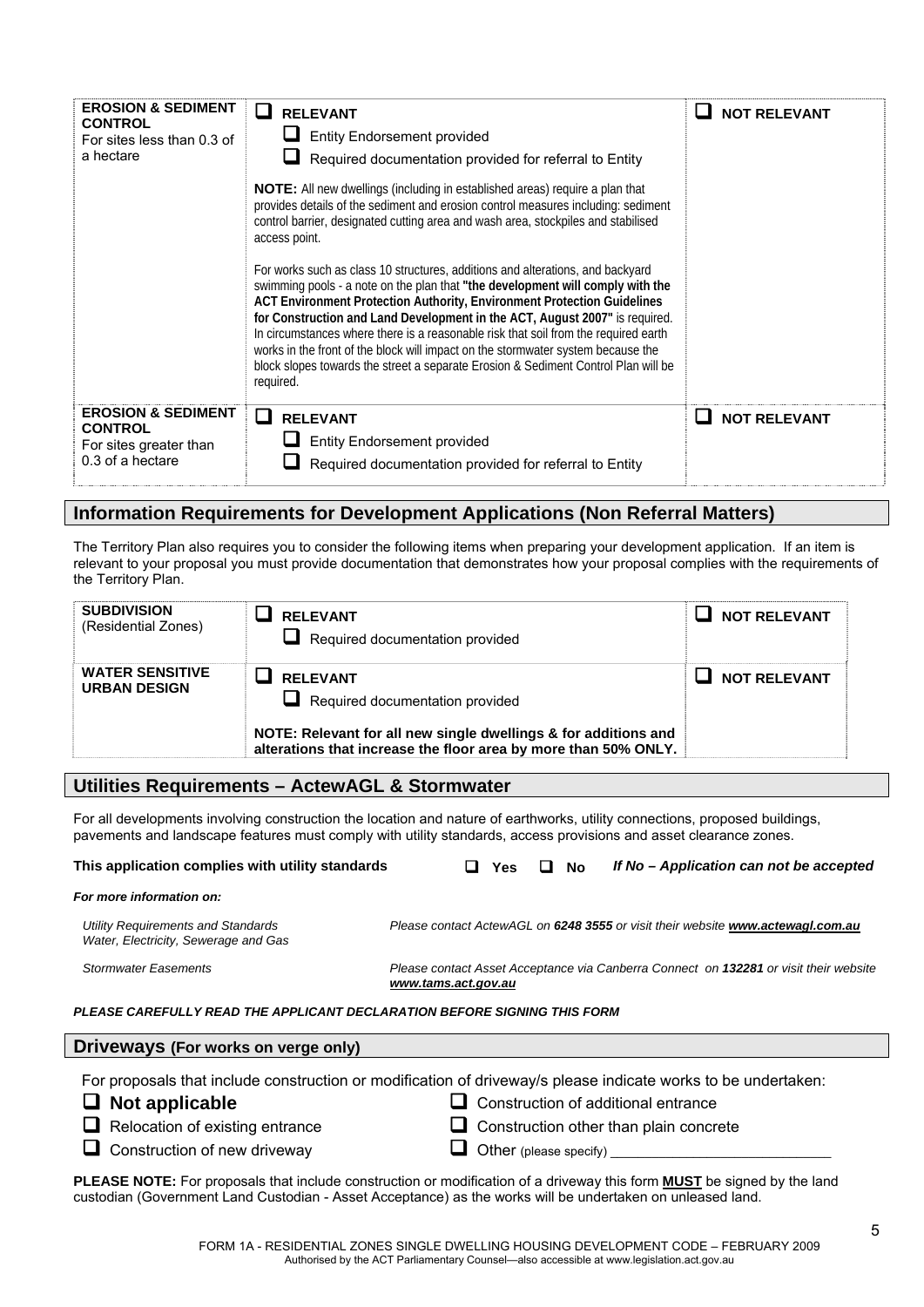## **Survey Requirements -** *S.139 (2) (J) - P & D Act 2007*

If this application is for approval of a development that requires construction work to be carried out on land that has previously been developed and is not leased for rural purposes a survey certificate for the land where the development is to be carried out prepared and signed by a registered surveyor must accompany this application (unless exempt by *Regulation 25 of Planning and Development Regulations 2008)*.

| Have you provided a survey certificate with this application?                                                                                                                                                                                                                                  | $\Box$ NOT RELEVANT<br><b>EXEMPT</b><br><b>YES</b> |
|------------------------------------------------------------------------------------------------------------------------------------------------------------------------------------------------------------------------------------------------------------------------------------------------|----------------------------------------------------|
| Development Applications for Development Undertaken Without Approval - S.205 - P & D Act 2007                                                                                                                                                                                                  |                                                    |
| Is this application for development undertaken without approval?                                                                                                                                                                                                                               | ⊔ NO<br>$\Box$ YES                                 |
| If YES - Plans of the development signed by a registered surveyor confirming the location and dimensions of the development must be submitted<br>with this application. The plans need to confirm the height, width and length dimensions of the development and the setback dimensions of the |                                                    |

development from the block boundaries. The information may be provided on one plan or on a series of plans provided each plan is signed by a registered surveyor.

Note: For all unapproved development involving construction the location and nature of earthworks, utility connections, proposed buildings, pavements and landscape features must comply with utility standards, access provisions and asset clearance zones.

## **Conflict of Interest Declaration**

Does the applicant or lessee have any association with ACT Planning and Land Authority staff?

| N<br>K<br>L |
|-------------|
| c<br>- -    |

**If YES** - please provide details:

**NOTE:** There are penalties for deliberately giving false and misleading information. The Planning and Land Authority or Minister may revoke an approval if satisfied that the approval was obtained by fraud or misrepresentation.

## **Exclusion from Public Inspection**

In accordance with the requirements of Sections 28 and 30 of the *Planning and Development Act 2007* the ACT Planning and Land Authority must make the details and associated documents relevant to a development application available for public inspection.

*If you wish to apply to have all or part of this development application excluded from public inspection you must meet the requirements of Section 411(5) or 412(1) of the* Planning and Development Act 2007*.* 

**Exclusion from Public Inspection Requested**  $\Box$  **YES** 



**If Yes – please indicate under which section of Planning & Development Act 2007**

| <b>S.411(5)</b> Restriction on Public Availability |
|----------------------------------------------------|
| *S.412(1) Restriction on Public Availability       |
| <b>SECURITY</b>                                    |

**Please specify the information to be excluded from public inspection and provide reasons for exclusion:** 

\* if exclusion is requested under Section 412(1) a letter, signed by a justice Minister, certifying this request satisfies the requirements Planning and Development Act 2007 **must** accompany this application.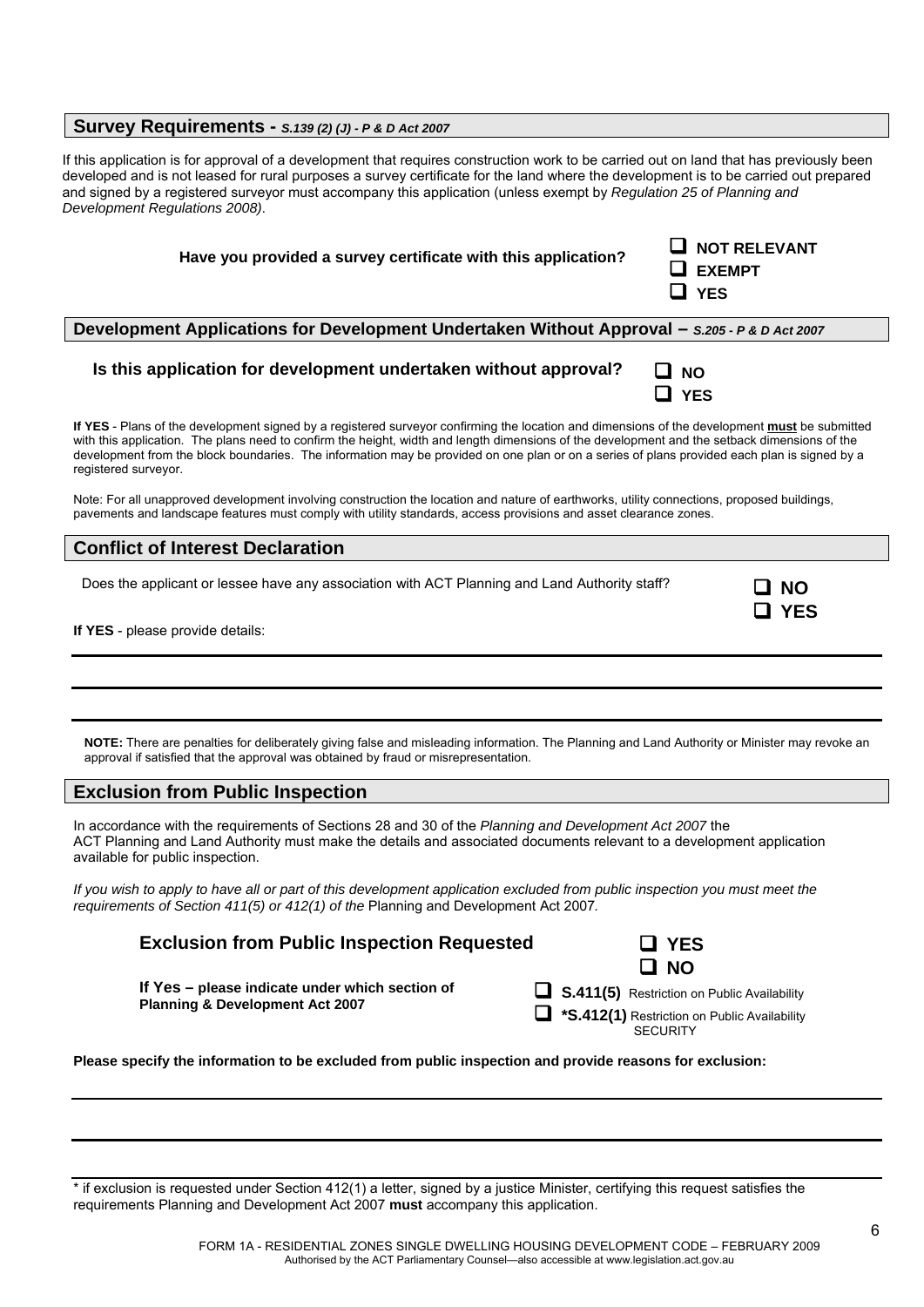## **Other Development Application Requirements**

## **LODGEMENT & PAYMENT**

A valid development application comprises of a completed development application form accompanied by all of the required information or documents that address the relevant rules and/or relevant criteria for it to be considered for approval.

Proposals in the **Code Track** must be accompanied by information or documents addressing all the relevant rules, including all statements of endorsement required for the application. If the information is not provided the application must be refused.

Proposals in the **Merit track** have the option to comply with the rules or criteria, unless the rule is mandatory. Where it is proposed to meet the criteria, the onus is on the applicant to demonstrate, by supporting plans and written documentation, that the proposed development satisfies the criteria and therefore the intent of the element.

Once a development application is received, the documentation will be checked to ensure it meets the standard for lodgment. If the documentation provided is acceptable, you will receive written confirmation the application is ready for lodgment and a request for the payment of the application fees. A development application is not lodged until full payment of fees is made.

If the DA documentation is not acceptable for lodgment, you will receive written advice detailing the additional information required and/or any other issues with your application. Once these things are provided the Authority will recommence the documentation check and fee payment process outlined above.

#### **DOCUMENTATION AND PLANS**

**All required documentation must be provided in an electronic format on compact disc/DVD and meet the following requirements** (DA form to be submitted in hardcopy if lodged over the counter)

- Each document must be saved as a PDF and named in accordance with the naming convention as detailed on the ACTPLA website.
- All plans must be to scale.
- All plans must be rotated to the correct orientation i.e. they are the right way up when opened
- All plans are to be clear and concise and generally consistent with Australian Standard 1100.301 1985 and Australian Standard 1100.301 supplementary - as updated from time to time.
- The proposal number included in the naming convention is unique to the application and provided by the ACT Planning and Land Authority. If you have already had dealings with the Authority about your proposal through a pre-application meeting or have requested and received pre application advice, you would already have a proposal number allocated for your development application. If you have not been allocated a proposal number, leave this number out of the file name.
- The documentation provided on CD/DVD either over the counter or via an electronic lodgment process (email or internet) will be considered to be the relevant documentation associated with this application.

#### **HARDCOPY DOCUMENTATION REQUIREMENTS**

In addition to DA documentation being provided on compact disc/DVD a hard copy must also be provided for the following:

- **Any** report required as part of an application over 20 pages in length
	- **ALL** development applications that will be assessed in the **IMPACT** assessment track
- Development applications for:
	- o a residential building intended to be higher than 3 storeys and consisting of more than 50 units
	- $\circ$  a building where the total floor space of which is intended to be more than 7000m2
	- o a building or structure intended to be higher than 25m
	- o an application to change a concessional lease into a lease that is not concessional

## **Applicant and Lessee Declaration**

I/we the undersigned, hereby apply for approval to carry out the development described on the land specified in this application;

I/we declare that this application is accompanied by all of the required information or documents that address the relevant rules and/or relevant criteria for it to be considered for approval;

I/we understand that the information submitted with this application form will undergo a documentation check prior to the payment of fees and formal lodgement of the application. Further information may be required prior to the acceptance of the development application by the Authority;

I /we understand that this application will be considered lodged once the relevant application fees have been paid;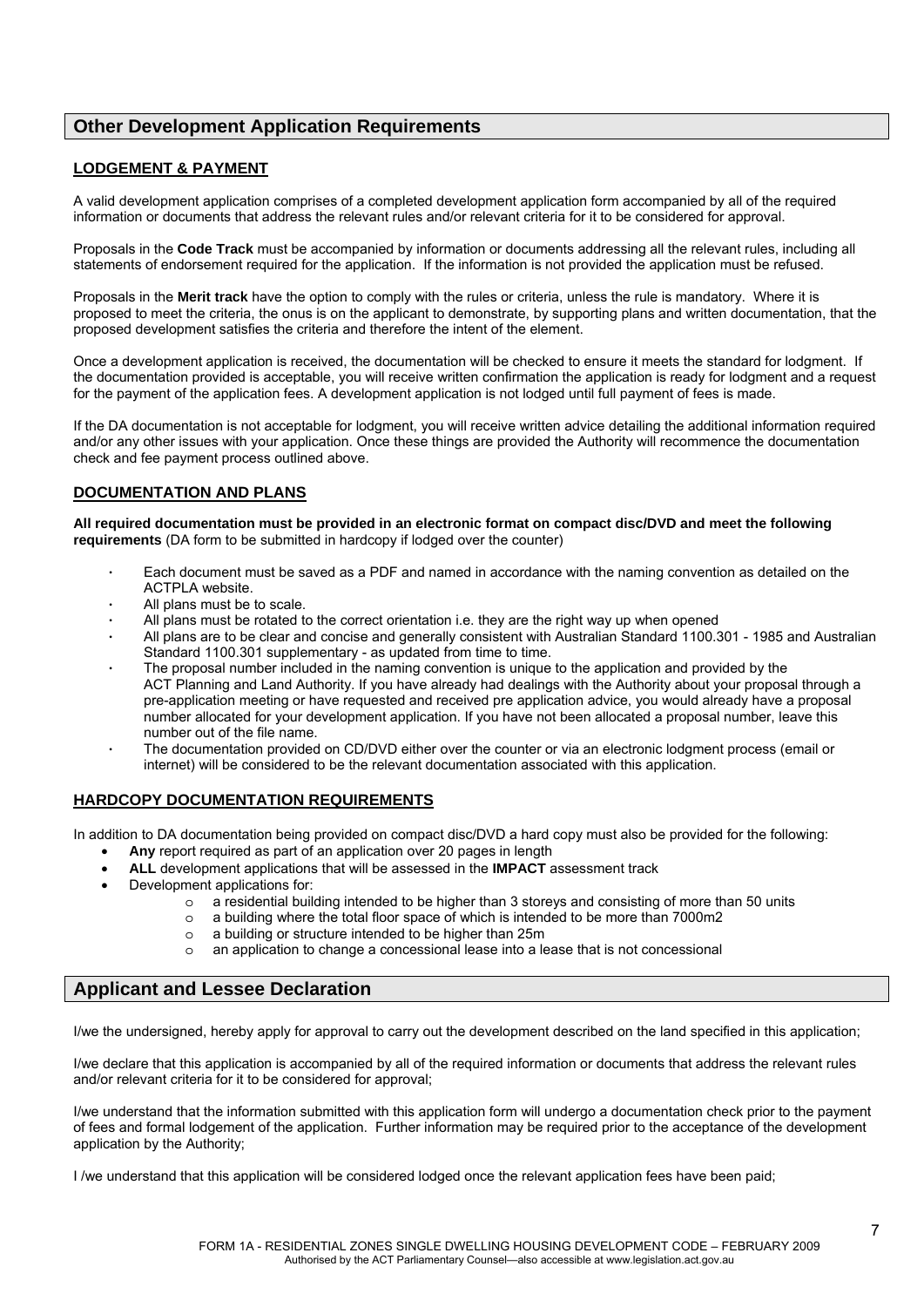I/we understand that if during the assessment of this application it is found to have been submitted in the incorrect assessment track the application will be refused and I/we will not be entitled to a refund or transfer of fees;

I/we understand that the documentation provided on CD/DVD or via the electronic lodgment process will be considered to be the relevant documentation associated with this application. All development application documentation will be made available for public inspection including via the Internet unless exclusion has been approved;

If the time for deciding the application (prescribed period) has ended and a decision has not been reached I/we understand that the application will be deemed refused and the ACT Planning and Land Authority will not provide written advice of this decision. I/we also understand that the ACT Planning and Land Authority is able to still consider the application and make a decision after the expiration of the prescribed period;

I/we hereby authorise the ACT Planning and Land Authority its servants and agents to erect sign/s on the subject property(s) as required and authorise ACT Government officers to access the subject property(s) for the purpose of evaluating the proposal (including the inspection of driveways and trees);

I/we the undersigned (lessee) appoint the applicant whose signature appears below or in the attached letter of appointment to act on my/our behalf in relation to this Development Application. This authorises the applicant to pay all application fees, bonds and securities, liaise with the ACT Planning and Land Authority when required, alter, amend or provide further information as necessary and receive any communications relating to this Development Application;

I/we declare that information relating to utility standards, access provisions and asset clearance zones has been sought from the relevant utility providers and this development application has been prepared in accordance with their requirements;

I understand that costs associated with the relocation of any engineering services (light poles, storm water, sumps etc) will be at my expense and that I will indemnify the ACT Government, its servants and agents against any claims arising during the relocation of these services;

I understand that construction of any driveway associated with this application may not commence until the contractor has received endorsement by the relevant government entity:

I understand that a Certificate of Design Acceptance and a Road Opening Permit and Temporary Management Plan must be obtained from the relevant government agencies prior to the start of construction works;

I/we declare that all the information given on this form and its attachments is true and complete;

#### *If signing on behalf of a company, organisation or Government agency: -*

**Govt** 

I/we the undersigned, declare I/we have the appropriate delegation or authority to sign on behalf of the company, organisation or Government agency.

| <b>Applicant Signature (s)</b>                    | Date        |  |
|---------------------------------------------------|-------------|--|
| 1 <sup>st</sup> Lessee's Signature                | <b>Date</b> |  |
| 2 <sup>nd</sup> Lessee's Signature                | <b>Date</b> |  |
| Land Custodian Signature<br>(unleased land only)  | Date        |  |
| <b>Delegate of ACTPLA</b><br>(unleased land only) | <b>Date</b> |  |

#### **PLEASE MAKE SURE YOU COMPLETE THE DOCUMENTATION REQUIEMENTS CHECKLIST AT THE END OF THIS FORM**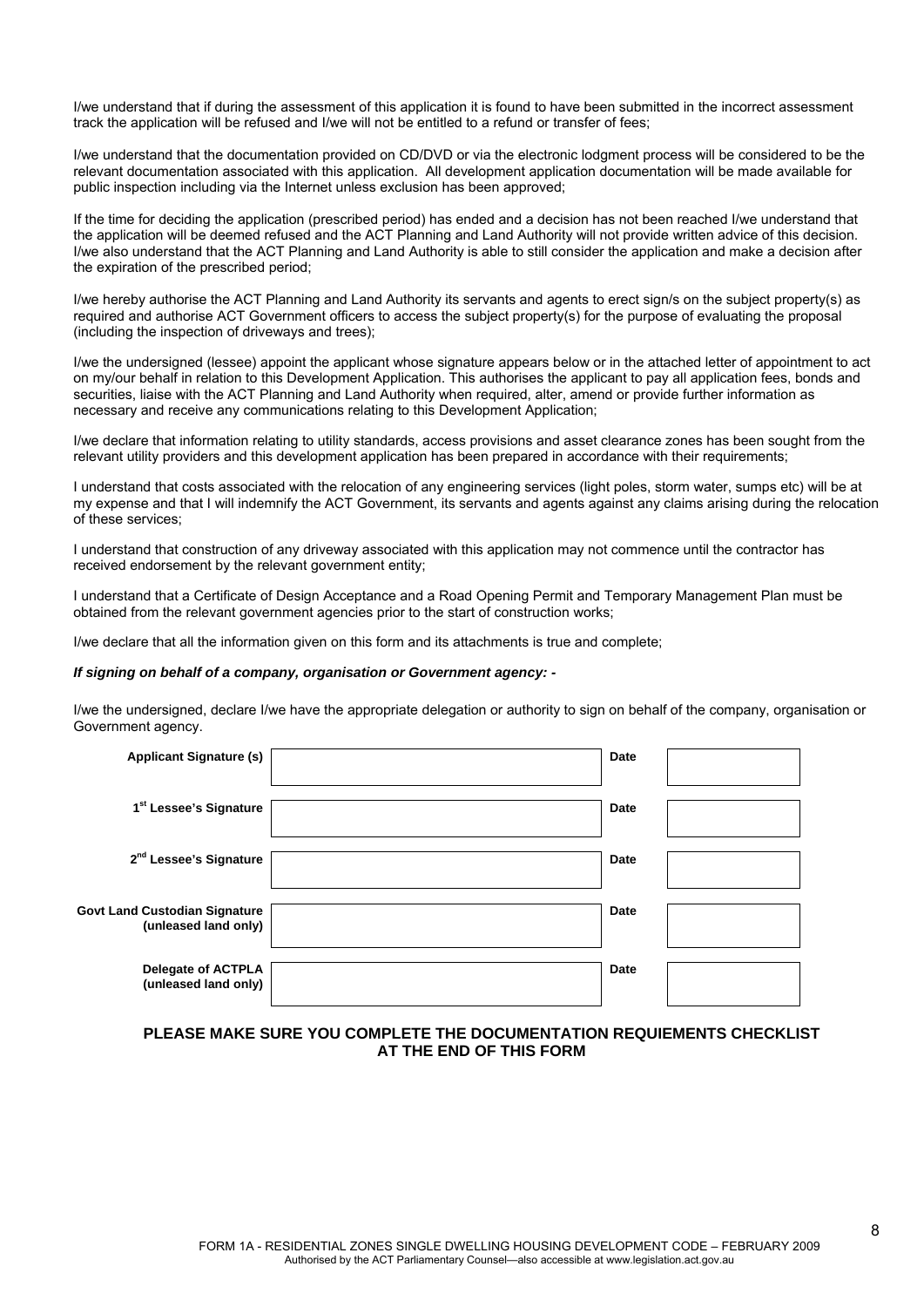#### **Privacy Notice**

The personal information on this form is being collected to enable processing of your application. Collection of personal information is authorised by Chapters 7, 8 and 9 of the *Planning and Development Act 2007*. The information that you provide may be disclosed to the ACT Revenue Office and the Registrar-General's Office. The information may be accessed by other government agencies, ActewAGL, ACTEW Corporation and other commercial organisations interested in development and building information. The *Planning and Development Act 2007* requires the details of applications, decisions and orders to be kept on a register and made available for public inspection. Information and documentation relevant to a development application may be made available via the Internet.

#### **Does the Commonwealth Environment Protection and Biodiversity Conservation Act 1999 (EPBC) affect your proposal**

The EPBC came into operation on 16 July 2000. It establishes an environmental assessment and approval system that is separate and distinct from the ACT system. It does not affect the validity of ACT development assessment and approval processes. The ACT cannot provide preliminary advice on whether a proposal falls within the definition of a controlled action, or requires referral to the Commonwealth. For information about the EPBC, including the referral process and when a referral should be made, contact: Environment Australia's Community Information Unit, GPO Box 787, CANBERRA ACT 2601 Telephone: 1800 803 772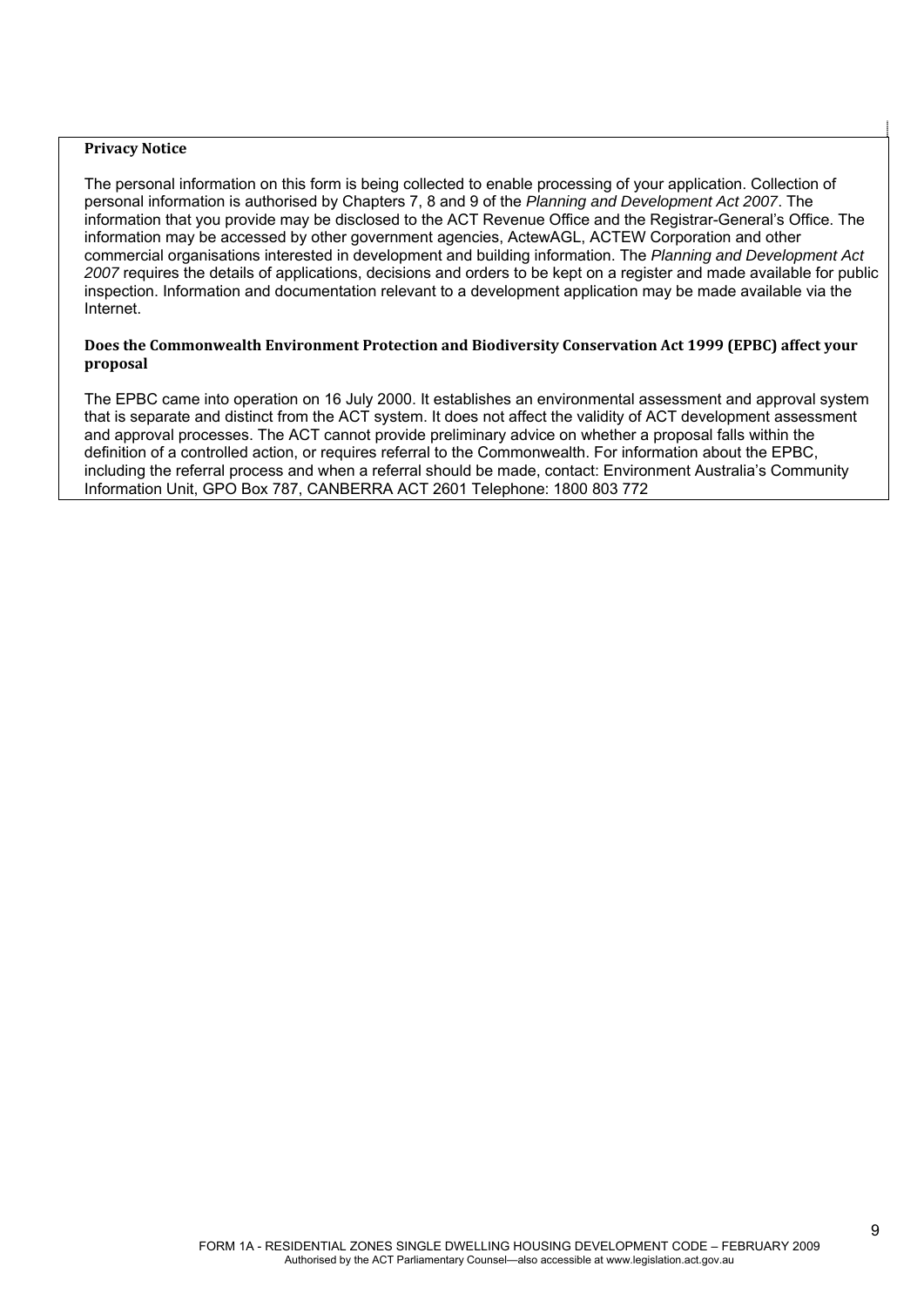# **DOCUMENTATION REQUIREMENTS RESIDENTIAL ZONES - SINGLE DWELLING HOUSING DEVELOPMENT CODE**

| Key:<br>Required<br>Required if relevant<br>May be requested as further information<br>(for merit track assessable Development Applications only)                                            | Single residence in new<br>estate | Single Dwelling in<br>area<br>established | & Alterations<br>$2^{\text{nd}}$ store<br>Additions<br>excluding<br>additions | Storey<br>Second St<br>Additions | Outbuildings/Class 10<br>Structures | <b>Swimming Pools</b> |
|----------------------------------------------------------------------------------------------------------------------------------------------------------------------------------------------|-----------------------------------|-------------------------------------------|-------------------------------------------------------------------------------|----------------------------------|-------------------------------------|-----------------------|
| <b>Site Plan</b>                                                                                                                                                                             | ✓                                 |                                           |                                                                               | $\checkmark$                     | ✓                                   |                       |
| Floor Plan For Public Register & Public Notification<br>No internal layout shown for residential development                                                                                 | ✓                                 | ✓                                         |                                                                               | ✓                                |                                     |                       |
| <b>Floor Plan</b>                                                                                                                                                                            | ✓                                 | ✓                                         | ✓                                                                             | ✓                                |                                     |                       |
| <b>Elevations</b>                                                                                                                                                                            |                                   | ✓                                         |                                                                               | ✓                                |                                     |                       |
| <b>Sections</b>                                                                                                                                                                              | ✓                                 | $\checkmark$                              | ✓                                                                             | ✓                                |                                     |                       |
| <b>Colour Sample Schedule</b>                                                                                                                                                                | ✓                                 | ✓                                         |                                                                               |                                  |                                     |                       |
| <b>Demolition Plan</b>                                                                                                                                                                       |                                   | ✓                                         |                                                                               | ✓                                |                                     |                       |
| <b>Shadow Diagram</b>                                                                                                                                                                        |                                   |                                           |                                                                               |                                  |                                     |                       |
| <b>Statement Against Relevant Criteria</b>                                                                                                                                                   | ✓                                 | ✓                                         | ✓                                                                             | ✓                                |                                     |                       |
| For merit track assessable Development Applications only<br><b>Survey Certificate</b>                                                                                                        |                                   | ✓                                         | ✓                                                                             |                                  |                                     |                       |
| Required unless exempt by P & D Regulation 25<br>Landscape Plan                                                                                                                              |                                   | ✓                                         |                                                                               |                                  |                                     |                       |
| Erosion and Sediment Control Plan or notation on plan stating<br>development complies with EPA requirements                                                                                  | ✓                                 | ✓                                         | ✓                                                                             | ✔                                | √                                   |                       |
| <b>Tree Management Plan</b>                                                                                                                                                                  | ٠                                 | ٠                                         |                                                                               |                                  |                                     |                       |
| <b>Waste Management Plan</b><br>Only relevant for single dwelling housing where the development will generate a total of<br>20 cubic metres or greater of demolition and/or excavation waste | ٠                                 |                                           |                                                                               |                                  |                                     |                       |
| <b>Driveway Plan</b><br>For works on verge only                                                                                                                                              | ✓                                 |                                           | $\checkmark$                                                                  |                                  | ✓                                   |                       |
| <b>Relevant Entity Advice</b><br>Mandatory for DAs to be assessed in Code track<br>Optional for DAs to be assessed in Merit track                                                            |                                   |                                           |                                                                               |                                  |                                     |                       |
| Documentation to satisfy relevant entity referral and non referral<br>requirements as required by the Territory Plan                                                                         | $\bullet$                         | ٠                                         | ٠                                                                             | ٠                                | ٠                                   | ٠                     |
| <b>Water Sensitive Urban Design Documentation</b>                                                                                                                                            | $\checkmark$                      | ✓                                         |                                                                               |                                  |                                     |                       |
| For all new single dwellings & for additions and alterations that increase the floor area by<br>more than 50% ONLY                                                                           |                                   |                                           |                                                                               |                                  |                                     |                       |
| <b>Unapproved Existing Works Plan</b>                                                                                                                                                        | ٠                                 | ٠                                         | ٠                                                                             | ٠                                | ٠                                   | ٠                     |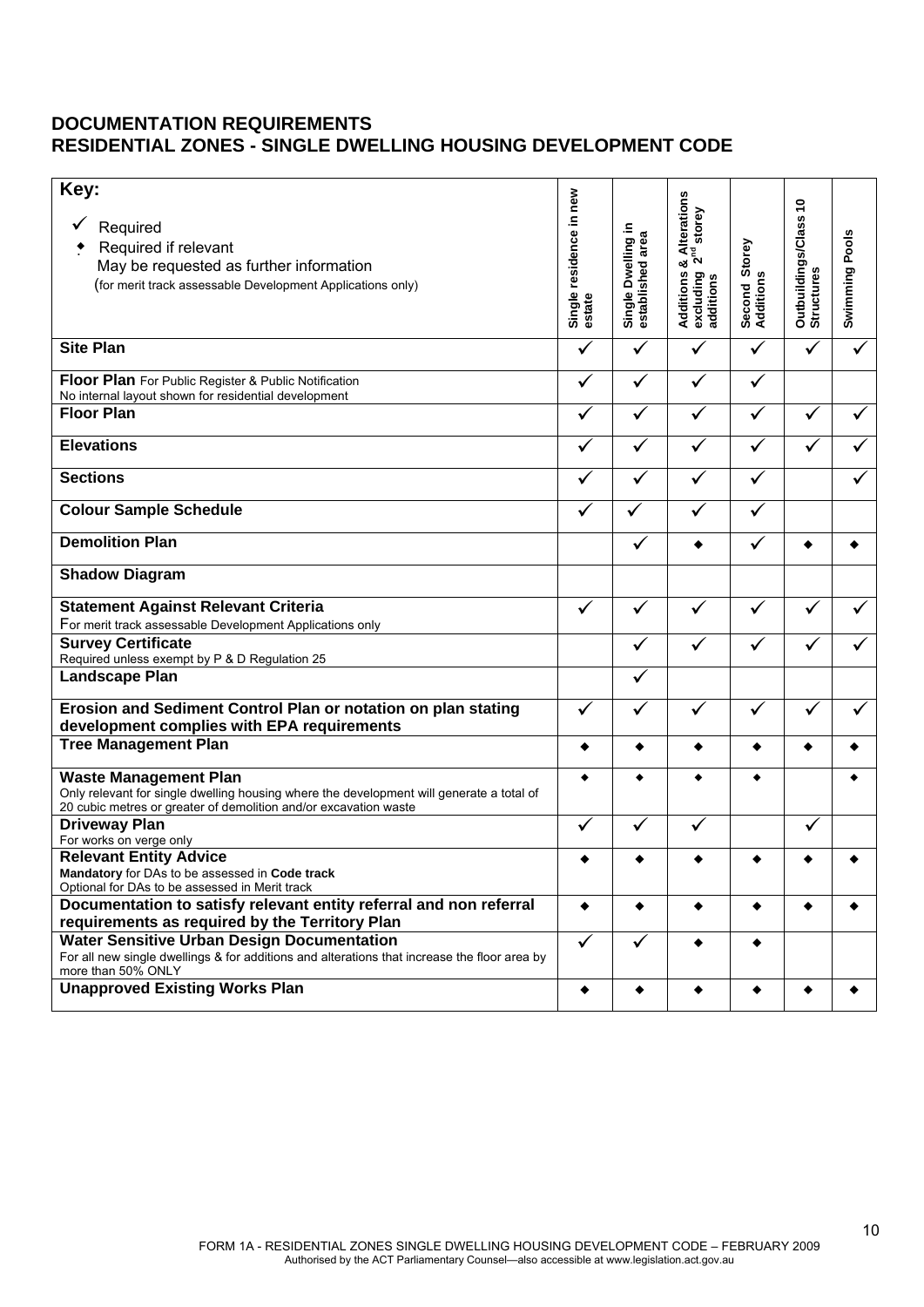# **DOCUMENTATION REQUIREMENTS – DEFINITIONS & CHECKLIST**

| <b>Submission</b><br>Requirement               |                          | <b>Required Information</b>                                                                                                                                |                             |
|------------------------------------------------|--------------------------|------------------------------------------------------------------------------------------------------------------------------------------------------------|-----------------------------|
| <b>Statement Against</b>                       | <b>Preferred Format:</b> | A4 black and white                                                                                                                                         | $\Box$ Supplied             |
| <b>Relevant Criteria</b><br><b>MERIT TRACK</b> |                          | Merit                                                                                                                                                      |                             |
| ONLY                                           |                          | Where it is proposed to meet a criteria rather than a rule the applicant<br>$\bullet$<br>is to provide a written statement demonstrating that the proposed | $\sqcup$<br>Not required    |
|                                                |                          | development satisfies the criteria and therefore the intent of the                                                                                         | $\Box$<br><b>Office Use</b> |
|                                                |                          | element                                                                                                                                                    |                             |
| <b>Site Plan</b>                               | <b>Preferred Format:</b> | A3 (A1 for large or complex proposals) black and white                                                                                                     |                             |
|                                                |                          | 1:200<br>250mm for urban areas, as appropriate for other areas                                                                                             | Supplied                    |
|                                                |                          | Australian Height Datum (AHD)                                                                                                                              | Not required                |
|                                                |                          | Location and identification of existing structures and trees - tree                                                                                        | <b>Office Use</b>           |
|                                                |                          | canopies to be shown to scale                                                                                                                              |                             |
|                                                |                          | Boundaries of the site with bearings and distances<br>$\bullet$<br>Location of proposed buildings and structures with dimensions to<br>$\bullet$           |                             |
|                                                |                          | block boundaries                                                                                                                                           |                             |
|                                                |                          | Schedule of gross floor areas for the proposal including existing<br>$\bullet$<br>structures                                                               |                             |
|                                                |                          | Existing contours from site survey of the site and adjoining verge<br>$\bullet$                                                                            |                             |
|                                                |                          | All easements on the land<br>$\bullet$                                                                                                                     |                             |
|                                                |                          | Driveway verge crossing details<br>$\bullet$<br>Where they can be reasonably determined, all existing reticulated<br>٠                                     |                             |
|                                                |                          | services and associated infrastructure on the site                                                                                                         |                             |
|                                                |                          | Street trees, foot paths, kerbs, storm water pits, street lighting and<br>$\bullet$                                                                        |                             |
|                                                |                          | other public assets in the verge adjacent to the site<br>The drip line of any street tree where a proposed driveway verge                                  |                             |
|                                                |                          | crossing encroaches within that drip line                                                                                                                  |                             |
|                                                |                          | All proposed signs                                                                                                                                         |                             |
| Floor Plan(s)                                  | <b>Preferred Format:</b> | A3 (A1 for large or complex proposals) black and white                                                                                                     |                             |
| For assessment                                 |                          | 1:100                                                                                                                                                      | u<br>Supplied               |
| purposes                                       |                          | A plan for each floor including any trafficable subfloor areas<br>$\bullet$<br>Dimensions                                                                  | Not required                |
|                                                |                          | Key to sections cross referenced to relevant drawing and sheet<br>$\bullet$                                                                                | <b>Office Use</b>           |
|                                                |                          | number                                                                                                                                                     |                             |
|                                                |                          | Finished floor levels related to Australian Height Datum<br>$\bullet$<br>Schedule of gross floor area for each floor<br>٠                                  |                             |
|                                                |                          | Identification of all adaptable dwellings<br>$\bullet$                                                                                                     |                             |
|                                                |                          | For proposals involving alterations or additions to an existing                                                                                            |                             |
|                                                |                          | building, identification of the existing building<br>Identification of all rooms (existing and proposed)                                                   |                             |
|                                                |                          |                                                                                                                                                            |                             |
| Floor Plan(s)<br>For public register           | <b>Preferred Format:</b> | A3 (A1 for large or complex proposals) black and white<br>1:100                                                                                            | $\Box$ Supplied             |
| and notification                               |                          | As above with the following exceptions -                                                                                                                   | $\Box$ Not required         |
| purposes                                       |                          | Floor plan is not to show interior layout of residential development<br>All windows and doors to be clearly marked to enable identification of             |                             |
|                                                |                          | the use of the room/space to which they relate or an indication on the                                                                                     | <b>Office Use</b>           |
|                                                |                          | floor plan as to what the space will be used for e.g. bedrooms, living                                                                                     |                             |
|                                                |                          | area, car accommodation                                                                                                                                    |                             |
| <b>Elevations</b>                              | <b>Preferred Format:</b> | A3 (A1 for large or complex proposals) black and white                                                                                                     | Supplied                    |
|                                                |                          | 1:100<br>Dimensioned heights including overall heights<br>$\bullet$                                                                                        |                             |
|                                                |                          | All proposed signs                                                                                                                                         | Not required                |
|                                                |                          | Proposed external materials referenced to Colour Sample Schedule<br>$\bullet$                                                                              | <b>Office Use</b>           |
|                                                |                          | Finished floor levels and ceiling levels<br>Natural and finished ground levels related to Australian Height Datum                                          |                             |
|                                                |                          | Floor to ceiling heights                                                                                                                                   |                             |
|                                                |                          | Side and rear building envelopes                                                                                                                           |                             |
| Section(s)                                     | <b>Preferred Format:</b> | A3 (A1 for large or complex proposals) black and white<br>1:100                                                                                            | Supplied                    |
|                                                |                          | Finished floor levels and ceiling levels<br>$\bullet$                                                                                                      | Not required                |
|                                                |                          | Natural and finished ground levels related to Australian Height Datum<br>$\bullet$                                                                         |                             |
|                                                |                          | Floor to ceiling heights<br>٠<br>Side and rear building envelopes                                                                                          | <b>Office Use</b>           |
|                                                |                          | Long section of any proposed basement ramp showing gradients                                                                                               |                             |
|                                                |                          | Section of any sub floor areas                                                                                                                             |                             |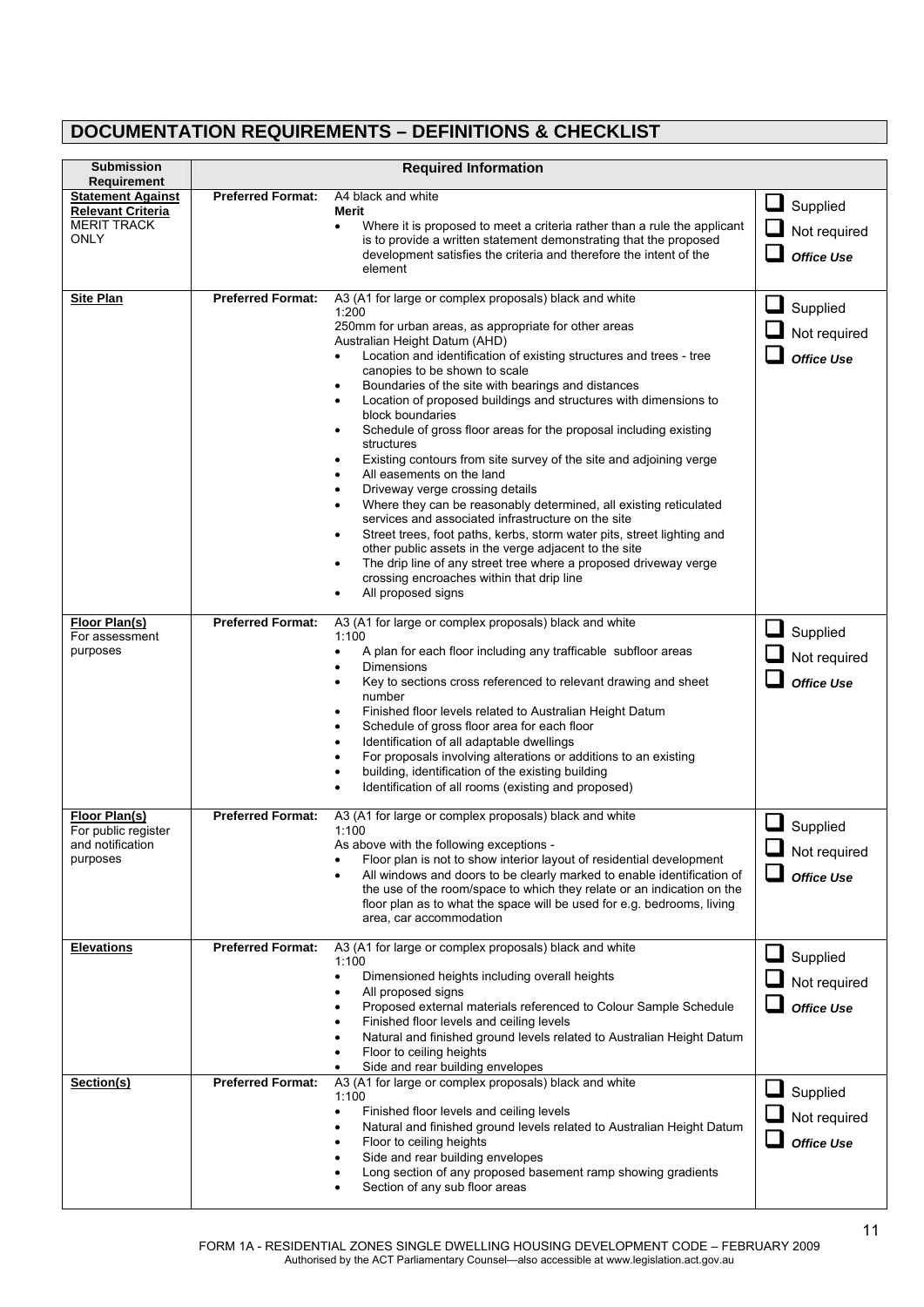| <b>Submission</b><br><b>Requirement</b>                                                                      |                          | <b>Required Information</b>                                                                                                                                                                                                                                                                                                                                                                                                                                                                                                                                                                                                                                                                                                                                                                                                                                                                                                                                                                                                                                                                                                                                           |                                                           |
|--------------------------------------------------------------------------------------------------------------|--------------------------|-----------------------------------------------------------------------------------------------------------------------------------------------------------------------------------------------------------------------------------------------------------------------------------------------------------------------------------------------------------------------------------------------------------------------------------------------------------------------------------------------------------------------------------------------------------------------------------------------------------------------------------------------------------------------------------------------------------------------------------------------------------------------------------------------------------------------------------------------------------------------------------------------------------------------------------------------------------------------------------------------------------------------------------------------------------------------------------------------------------------------------------------------------------------------|-----------------------------------------------------------|
| Driveway Plan<br>For works on verge<br>only                                                                  | <b>Preferred Format:</b> | A3 (portrait) black and white<br>1:200<br>Existing ground levels and the datum mark used to obtaining levels<br>$\bullet$<br>Type of kerb & gutter i.e. layback or vertical<br>٠<br>Existing or intended footpaths & their alignment<br>٠<br>Kerb levels at each corner of the driveway<br>٠<br>Levels of each side of the driveway 2m behind the kerb and property<br>$\bullet$<br>boundary<br>Longitudinal sections<br>Location & surface levels of proposed garage and/or carport and<br>$\bullet$<br>dwelling<br>Long sections<br>Distance from kerb line to garage or carport, kerb line to property<br>boundary, changes to levels along each side of the proposed<br>driveway at all changes of grade and at start, midpoint and finish of all<br>vertical curves<br>Driveway to be outside tree canopy (for both leased land & verge) &<br>$\bullet$<br>anticipated mature canopy, 1.2 metres clear of sumps and services,<br>1.5 metres clear of transformers, 6 metres clear of tangent point on<br>corner block<br>Proposed uphill grade to be less than 17% & downhill grade less than<br>12% on verge & at right angle to kerb line (max 1:10 deviation) | Supplied<br>Not required<br><b>Office Use</b>             |
| <b>Colour Sample</b><br><b>Schedule</b>                                                                      | <b>Preferred Format:</b> | A4, A3, colour<br>Proposed external material colour schedule referenced to their<br>location and use (e.g., roofing, windows, exterior walls) on elevations<br>Schedule to identify names, codes and brands of exterior colours for<br>materials                                                                                                                                                                                                                                                                                                                                                                                                                                                                                                                                                                                                                                                                                                                                                                                                                                                                                                                      | $\sqcup$<br>Supplied<br>Not required<br><b>Office Use</b> |
| <b>Demolition Plan</b>                                                                                       | <b>Preferred Format:</b> | A3 (A1 for large or complex proposals) black & white<br>1:200<br>Identification of all buildings and structures proposed to be<br>$\bullet$<br>demolished                                                                                                                                                                                                                                                                                                                                                                                                                                                                                                                                                                                                                                                                                                                                                                                                                                                                                                                                                                                                             | Supplied<br>Not required<br>Office Use                    |
| Erosion &<br><b>Sediment Control</b><br>Plan                                                                 | <b>Preferred Format:</b> | A3 (A1 for large or complex proposals) black and white<br>Prepared in accordance with ACT Environment Protection Authority,<br>Environment Protection Guidelines for Construction and Land<br>Development in the ACT<br>For works such as class 10 structures, additions and alterations, and<br>backyard swimming pools that a note on the plan that "the development<br>will comply with the ACT Environment Protection Authority,<br><b>Environment Protection Guidelines for Construction and Land</b><br>Development in the ACT, August 2007" will suffice except where there is<br>a reasonable risk that soil from the required earth works in the front of the<br>block will impact on the stormwater system because the block slopes<br>towards the street                                                                                                                                                                                                                                                                                                                                                                                                   | Supplied<br>Not required<br><b>Office Use</b>             |
| <b>Survey Certificate</b><br>(as required by<br>Section 139(2) (j)<br>Planning &<br>Development Act<br>2007) | <b>Preferred Format:</b> | A3 (A1 for large or complex proposals) black and white<br>1:200<br>250mm for urban areas, as appropriate for other areas<br>Australian Height Datum (AHD)<br>The boundaries of the site with bearings and distances<br>The location of each building and structure on the site<br>$\bullet$<br>Dimensions of the development<br>$\bullet$<br>Existing contours of the site and adjoining verge<br>Prepared and signed by registered Surveyor                                                                                                                                                                                                                                                                                                                                                                                                                                                                                                                                                                                                                                                                                                                          | Supplied<br>Not required<br><b>Office Use</b>             |
| Shadow<br>Diagram(s)                                                                                         | <b>Preferred Format:</b> | A3 (A1 for large or complex proposals) black and white<br>1:100<br>Existing contours (as per site plan)<br>$\bullet$<br>Natural & finished ground levels related to Australian Height Datum<br>٠<br>The location of proposed buildings and structures<br>٠<br>Shadows cast by proposed buildings, retained buildings, existing<br>$\bullet$<br>fences and proposed fences at 9am, noon and 3pm on 21 June<br>(Winter solstice)<br>The location of all buildings and private open space on adjoining or<br>adjacent blocks that are affected by those shadows<br>Elevations of buildings on adjoining or adjacent blocks that contain<br>٠<br>windows to habitable rooms affected by shadows cast. Where<br>possible the type of habitable room affected should be indicated (e.g.<br>bedroom, dining room)                                                                                                                                                                                                                                                                                                                                                            | Supplied<br>Not required<br>Office Use                    |